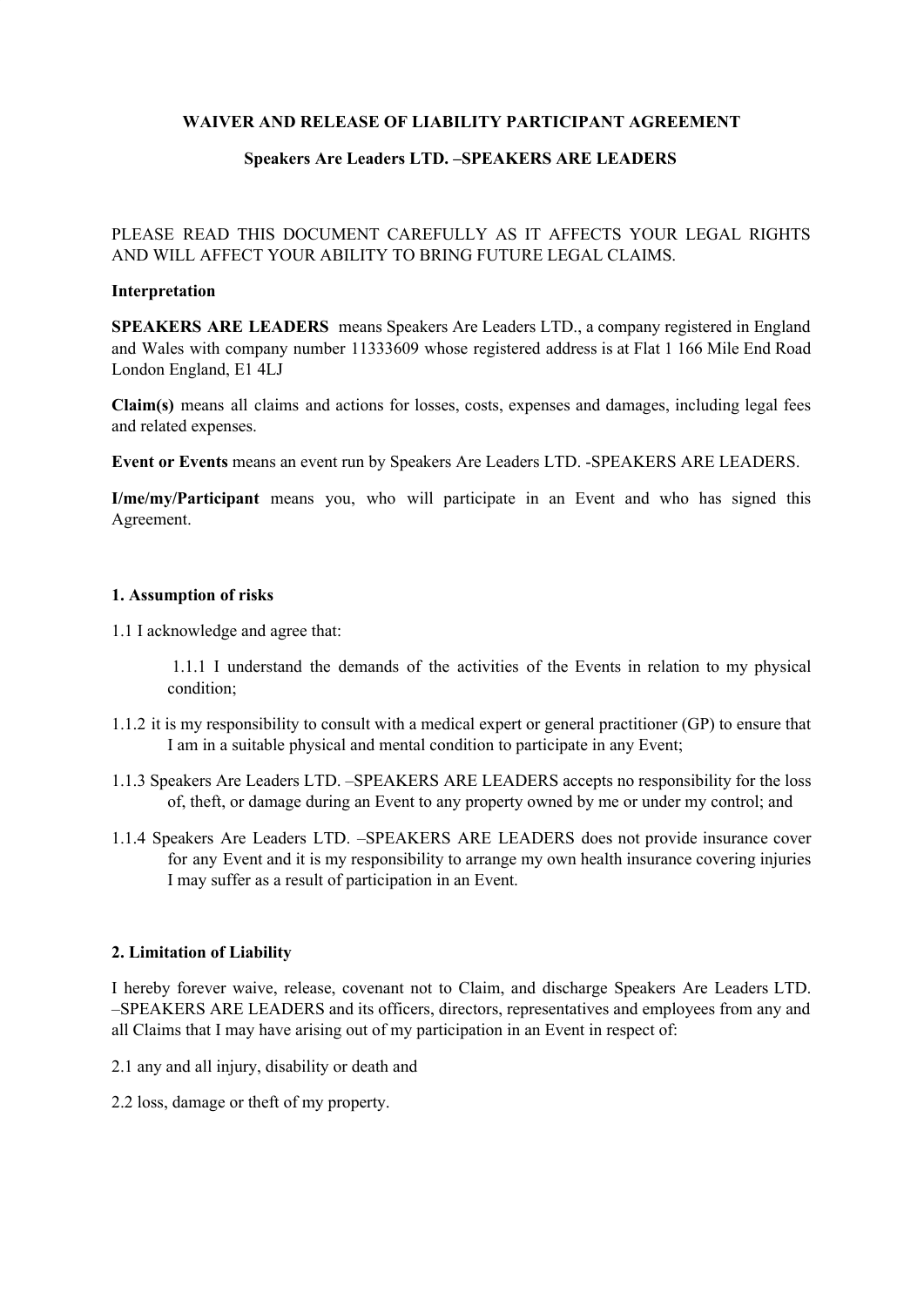Except that nothing in this Agreement shall limit or exclude the liability of Speakers Are Leaders LTD. –SPEAKERS ARE LEADERS or its officers, directors, representatives and employees for death or personal injury resulting from its or their negligence.

## **3. Indemnity**

I hereby agree to reimburse Speakers Are Leaders LTD. –SPEAKERS ARE LEADERS and its officers, directors, representatives and employees in respect of:

3.1 any and all Claims made on my behalf arising from injury or loss due to my participation in an Event; and

3.2 any and all Claims of co-participants and others arising from my conduct in the course of my participation in an Event;

Except for Claims arising from any negligence, breach of contract or breach of statutory duty by Speakers Are Leaders LTD. –SPEAKERS ARE LEADERS.

## **4. Obligations of Participants**

Throughout my participation in an Event, I agree to:

4.1 co-operate with the Event officials at all times;

4.2 behave appropriately and with respect to all people, equipment, property and facilities;

4.3 alert a staff if I see a fellow participant requiring medical assistance;

4.4 monitor my own physical and mental condition during the Event;

4.5 not participate in the Event if I have been advised not to by any medical practitioner or if I consider myself unfit in any way;

4.6 not be under the influence of alcohol or any non-prescription drugs during an Event;

4.7 not to enter areas that are indicated as out-of-bounds or restricted.

# **5. Cancellation**

5.1 I acknowledge that Speakers Are Leaders LTD. –SPEAKERS ARE LEADERS at its sole discretion may delay, modify, or cancel an Event if conditions or natural or man-made emergencies make administering or holding the Event unreasonably difficult or unsafe.

5.2 In the event of cancellation, entry fees will be transferred to the next qualifying Event.

### **6. Data Protection and Marketing**

I agree that: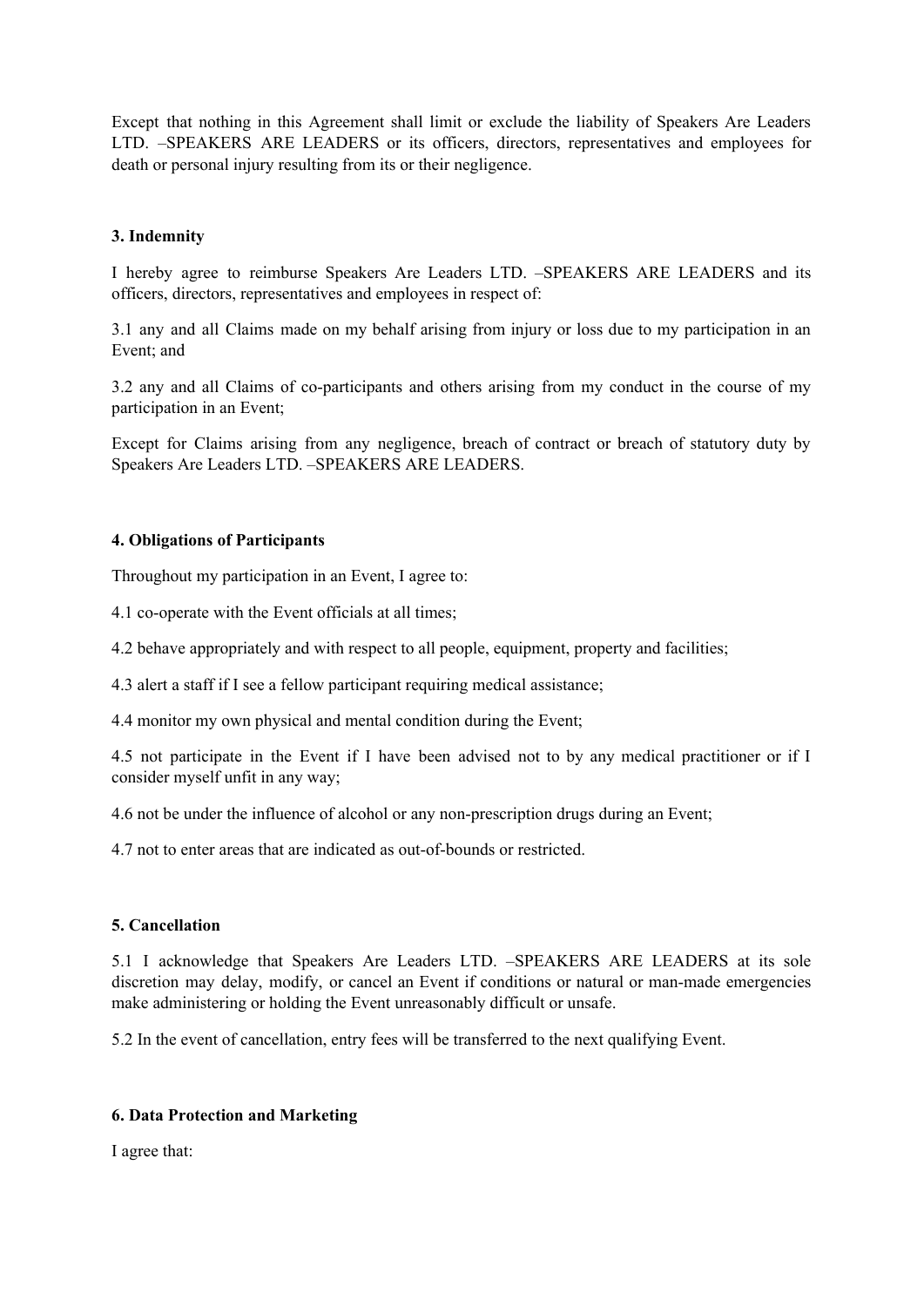6.1 in the case of emergency Speakers Are Leaders LTD. –SPEAKERS ARE LEADERS personnel may use the emergency contact details I have provided below for the Event;

6.2 should I receive medical assistance at an Event, data collected on an accident form will be held on Speakers Are Leaders LTD. –SPEAKERS ARE LEADERS database and shall be handled in accordance with the terms of the Data Protection Act 2018 and in accordance with Speakers Are Leaders LTD. –SPEAKERS ARE LEADERS privacy policy (which you can have upon request);

6.3 Speakers Are Leaders LTD. –SPEAKERS ARE LEADERS may share any data I provide to it, including personal data collected from me by registering online, to any of its group companies and group business contacts within and outside the European Economic Area for use in connection with an Event (even where the country or territory in question is not identified as one that maintains adequate data protection standards).

# **7. Photography**

7.1 By participating in an Event I consent to being photographed and/or to be included in the filming of imagery recording an Event and/or to be included in sound recordings of the Event.

7.2 I hereby waive any and all rights of publicity or privacy and hereby grant to Speakers Are Leaders LTD. –SPEAKERS ARE LEADERS the sole, full and complete permission and authority to utilise and exploit my appearance in an Event in any and all manners and media throughout the world in perpetuity, including but not limited to such purposes as publicity, illustration, advertising and web content without the need for any further approvals.

7.3 I agree that Speakers Are Leaders LTD. –SPEAKERS ARE LEADERS has the sole discretion to use or refuse to use any Event photographs or sound or media recordings in which I appear, and that Speakers Are Leaders LTD. –SPEAKERS ARE LEADERS may use or edit such sound or imagery at his sole discretion and as he thinks fit including but not limited to print, electronic or transferring of image.

7.4 Subject to any restrictions of privacy imposed by law, I hereby consent to the use of my name, image, likeness, voice and any biographical material about me in connection with any footage of an Event, publicity and related promotional material of Speakers Are Leaders LTD. – SPEAKERS ARE LEADERS and with any and all publicity and promotional purposes.

7.5 The photographer/videographer and/or the subjects who appear in the material are not entitled to claim any fees; nor can they demand to be mentioned by name if the material is published. If the participant no longer consents to publication in future, he or she may withdraw consent from SPEAKERS ARE LEADERS in writing at any time.

7.6 I expressly waive any claims against Speakers Are Leaders LTD. –SPEAKERS ARE LEADERS (including its directors, officers, agents, employees, consultants, licensees and assignees) in relation to any issues concerning the invasion of privacy, defamation or any other cause of action whatsoever arising out of the production, distribution, sale, broadcast or exhibition of event imagery or sound and/or any promotional materials relating to an Event.

7.7 I understand that all photographs/film footage given by Speakers Are Leaders LTD. –SPEAKERS ARE LEADERS (depending on package taken) will be non-negotiable and given to me after the event. Further that Speakers Are Leaders LTD. –SPEAKERS ARE LEADERS once given the